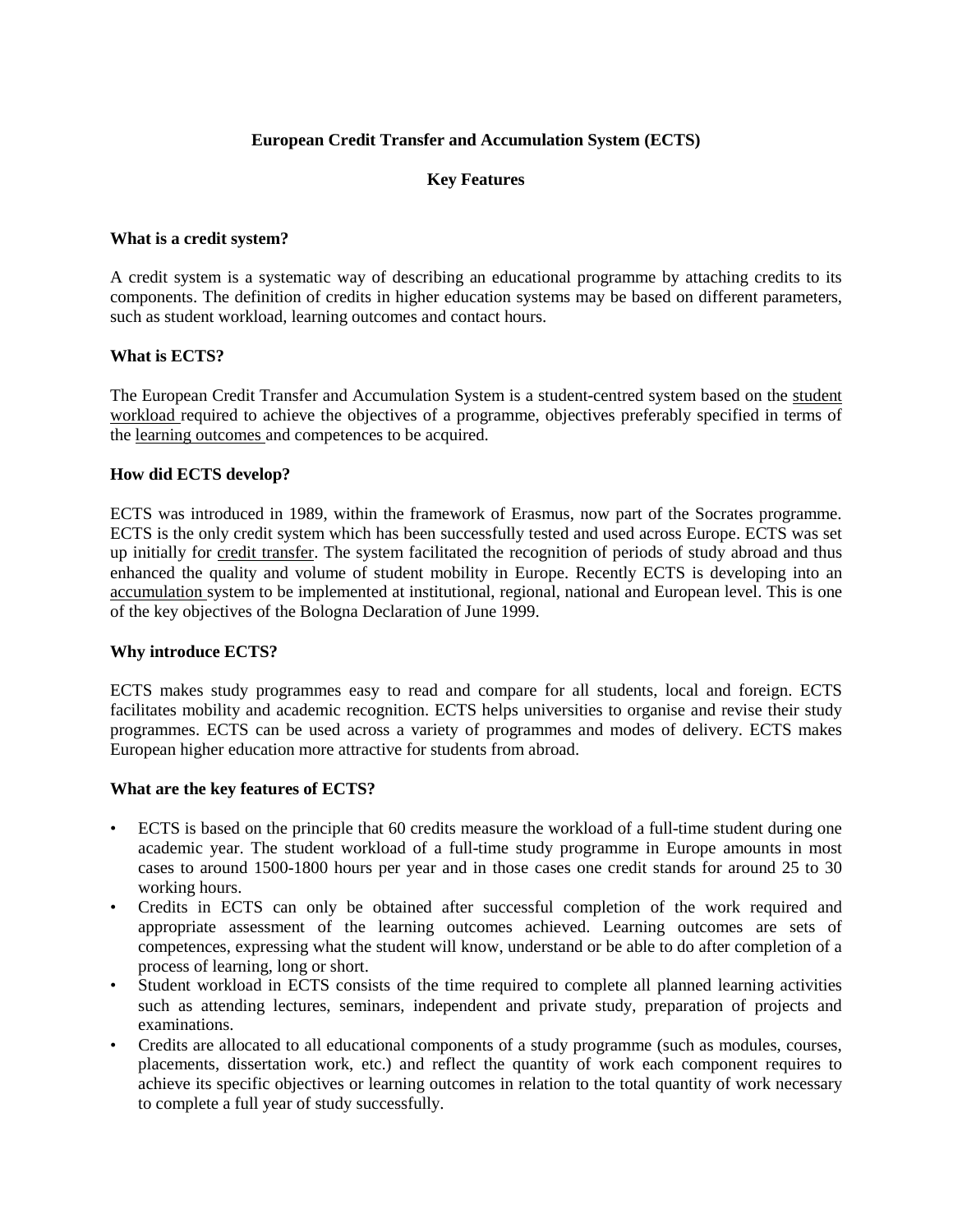• The performance of the student is documented by a local/national grade. It is good practice to add an ECTS grade, in particular in case of credit transfer. The ECTS grading scale ranks the students on a statistical basis. Therefore, statistical data on student performance is a prerequisite for applying the ECTS grading system. Grades are assigned among students with a *pass grade* as follows:

A best 10% B next 25% C next 30% D next 25% E next 10%

A distinction is made between the grades FX and F that are used for unsuccessful students. FX means: "fail- some more work required to pass" and F means: "fail – considerable further work required". The inclusion of failure rates in the Transcript of Records is optional.

# **What are the key documents of ECTS?**

- The regular Information Package/Course Catalogue of the institution to be published in the local/national language and English (or only in English for programmes taught in English) on the Web and/or in hard copy in one or more booklets. The Information Package/Course Catalogue must contain the items of the checklist attached to this document, including information for incoming students from abroad.
- The Learning Agreement contains the list of courses to be taken with the ECTS credits which will be awarded for each course. This list must be agreed by the student and the responsible academic body of the institution concerned. In the case of credit transfer, the Learning Agreement has to be agreed by the student and the two institutions concerned before the student's departure and updated immediately when changes occur.
- The Transcript of Records documents the performance of a student by showing the list of courses taken, the ECTS credits gained, local or national credits, if any, local grades and possibly ECTS grades awarded. In the case of credit transfer, the Transcript of Records has to be issued by the home institution for outgoing students before departure and by the host institution for incoming students at the end of their period of study.

# **What is the ECTS Label?**

- An ECTS label will be awarded to institutions which apply ECTS correctly in all first and second cycle degree programmes. The label will raise the profile of the institution as a transparent and reliable partner in European and international cooperation.
- The criteria for the ECTS label are: an Information Package/Course Catalogue in the local/national language and English (online or hard copy in one or more booklets) compliant with the checklist below, correct use of ECTS and use of ECTS in Erasmus mobility (including samples of Learning Agreements, Transcripts of Records and proof of full academic recognition for Erasmus students).

# **What is the Diploma Supplement?**

The Diploma Supplement is a document attached to a higher education diploma providing a standardised description of the nature, level, context, content and status of the studies that were successfully completed by the graduate. The Diploma Supplement provides transparency and facilitates academic and professional recognition of qualifications (diplomas, degrees, certificates). A Diploma Supplement label may be awarded to institutions which issue a Diploma Supplement free of charge, to all graduates in all first and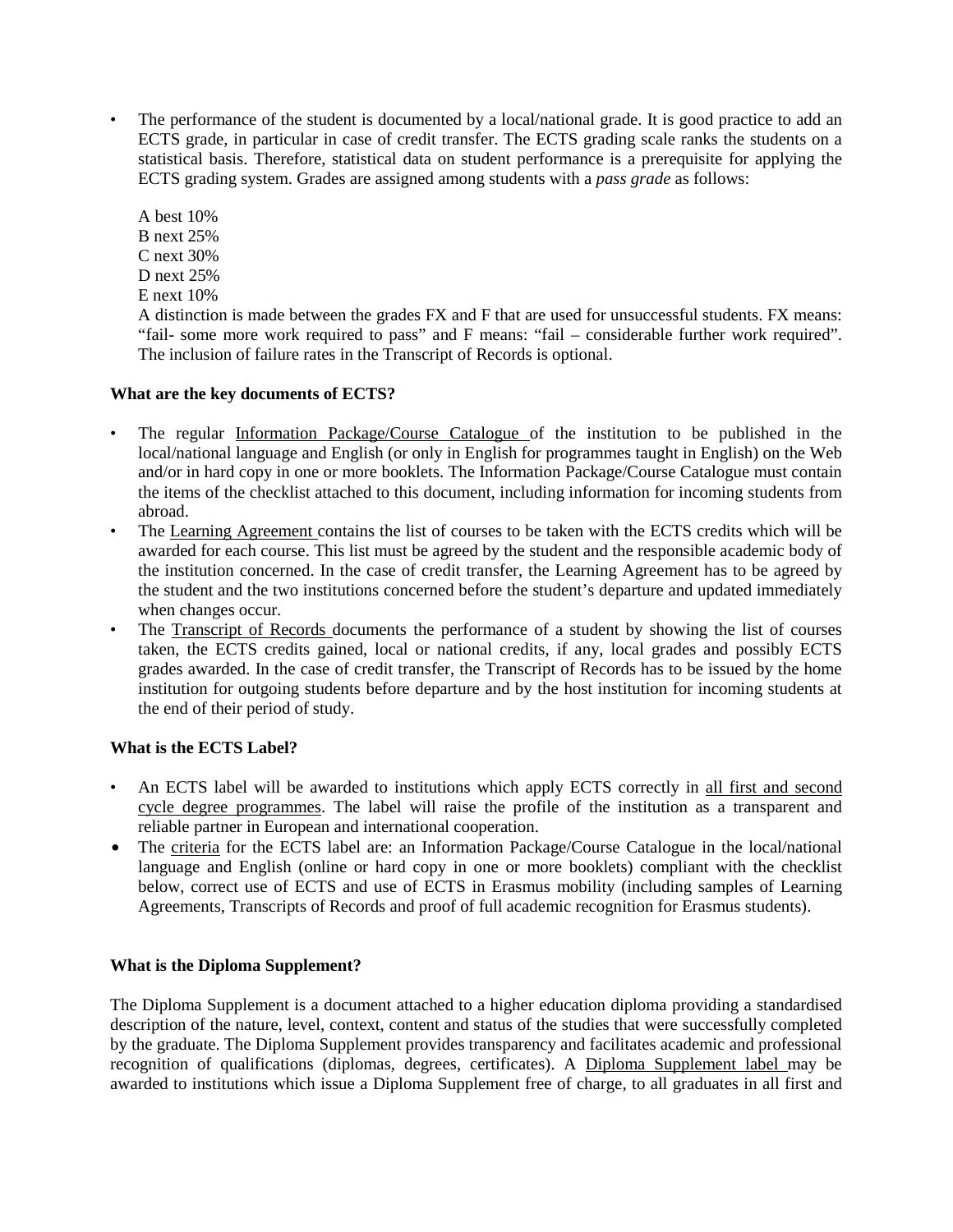second cycle degree programmes, in accordance with the structure and recommendations to be found on the Europa web-site of the European Commission.

## **Where to find more information on ECTS and the Diploma Supplement?**

More information on ECTS and the Diploma Supplement can be found on the Europa web site of the European Commission, including the ECTS Users' Guide and a list of ECTS/DS Counsellors. http://europa.eu.int/comm/education/programmes/socrates/ects\_en.html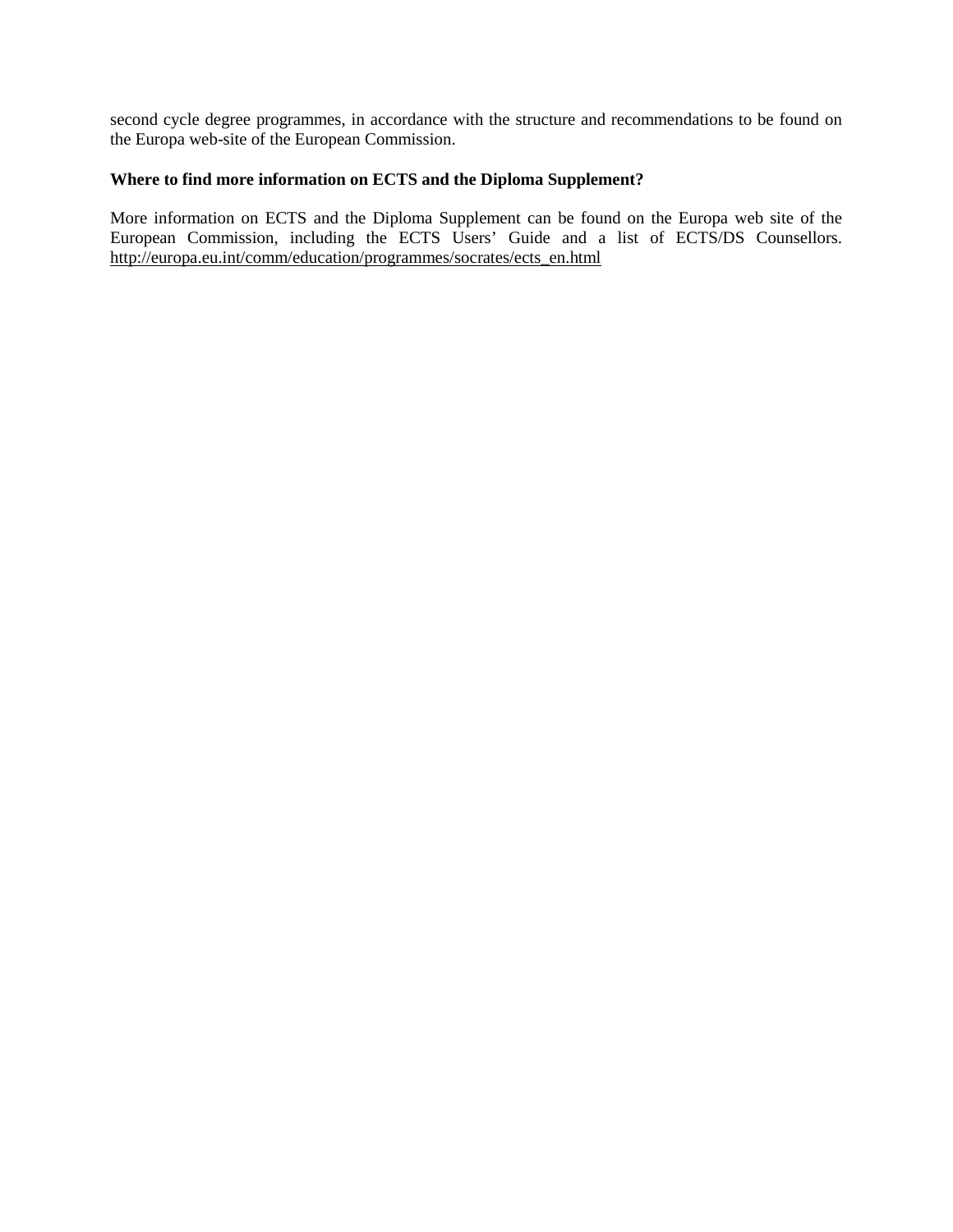## Checklist for the Information Package/Course Catalogue

## **Information on the Institution**

- Name and address
- Academic calendar
- Academic authorities
- General description of the institution (including type and status)
- List of degree programmes offered
- Admission/registration procedures
- Main university regulations (notably recognition procedures)
- ECTS institutional co-ordinator

## **Information on degree programmes**

General description

- Qualification awarded
- Admission requirements
- Educational and professional goals
- Access to further studies
- Course structure diagram with ECTS credits (60 per year)
- Final examination
- Examination and assessment regulations
- ECTS departmental co-ordinator
- Description of individual course units
- Course title
- Course code
- Type of course
- Level of course
- Year of study
- Semester/trimester
- Number of ECTS credits allocated (based on the student workload required to achieve the objectives or learning outcomes)
- Name of lecturer
- Objective of the course (preferably expressed in terms of learning outcomes and competences)
- **Prerequisites**
- Course contents
- Recommended reading
- Teaching methods
- Assessment methods
- Language of instruction

# **General information for students**

- Cost of living
- Accommodation
- Meals
- Medical facilities
- Facilities for special needs students
- **Insurance**
- Financial support for students
- Student affairs office
- Study facilities
- International programmes